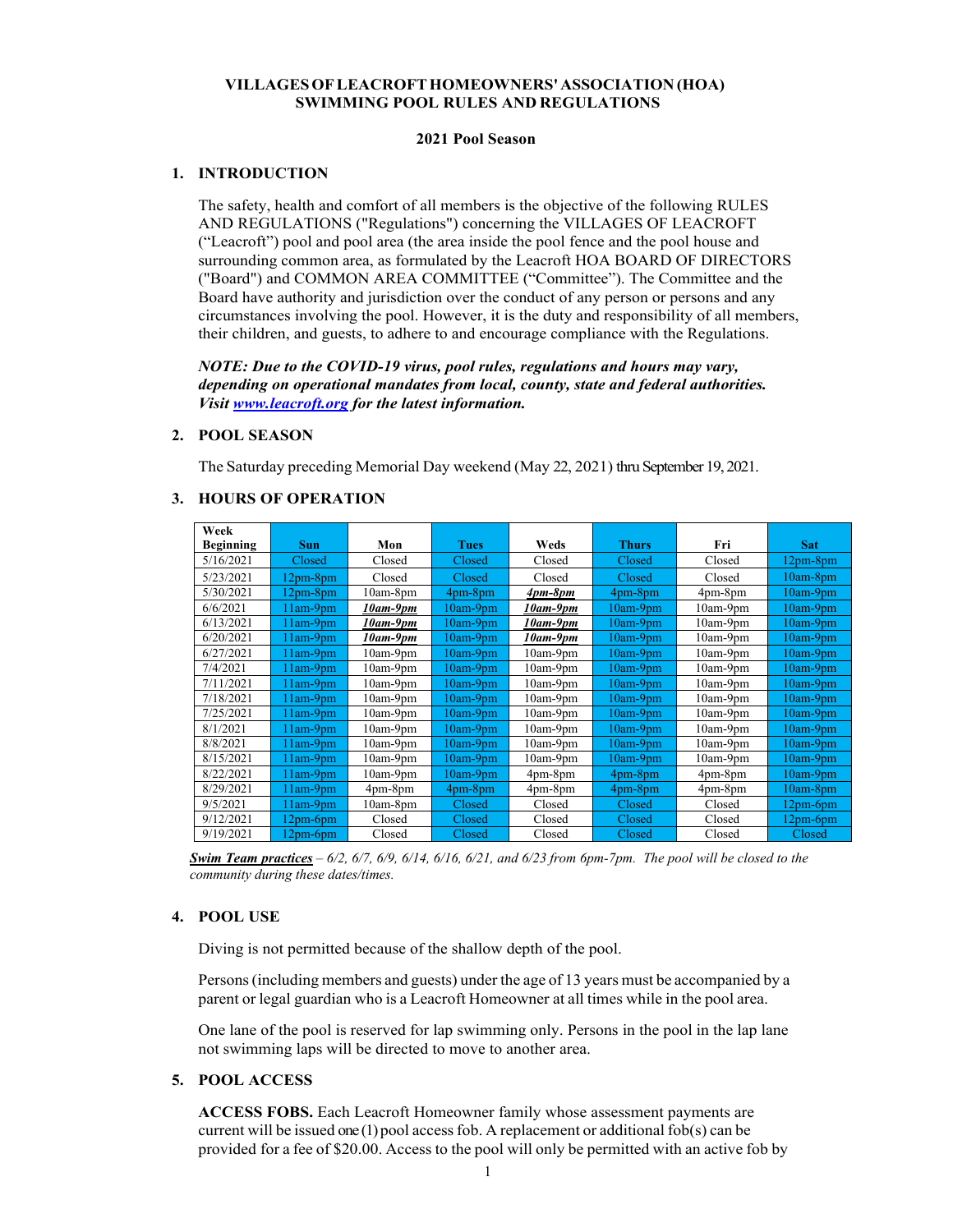Leacroft Homeowner or family member whose common area privileges are intact (not suspended or revoked due to unacceptable pool behavior, delinquencies, fines or liens). If your fob has been deactivated or is not working for any reason, you must contact the management company via their contact information posted at the pool. Lifeguards or other pool company staff have no authority to let anyone into the pool without their fob.

## **6. GUEST POLICY**

Except as specifically set forth below, all guests must always be accompanied by an inviting Leacroft Homeowner member while in the pool area. The pool may not be closed for private parties to the exclusion of pool members.

Each Leacroft Homeowner family member is responsible for the safety, actions and behavior of its respective guests, including and without limitation, the compliance with all Rules and Regulations and responsibility for all property damage. It is the responsibility of each inviting member to carefully review these regulations with their guests.

Children age 15 or under may not bring guests if not accompanied by a parent or legal guardian.

Children age 16 & 17 will be limited to two (2) guests if not accompanied by a parent or legal guardian.

In any event, guests may use the pool only in compliance with the Regulations contained herein and only when such use does not interfere with the safe, quiet and peaceful use of the pool by other members.

The Board and Committee reserve the right to limit guests as pool demand increases. As an example: You may wish to have twelve (12) or more guests attend an "organized event" such as a birthday party. Such event must be requested, in writing (using the Villages of Leacroft HOA Pool Event-Party Agreement) and submitted to the Committee two (2) calendar weeks prior to the event. When prior approval is obtained, it is with the understanding that at no time should your party attendees exceed thirty (30) persons in the pool area. And, it is understood, as stated prior, that other community members will always have pool access. Therefore, as member pool demand increases, the number of guests actually permitted may be restricted to less than that which was approved in the Party Agreement. You are further responsible for attendee conduct and pool and pool area upkeep and for the cost of an additional lifeguard during your party as required by the pool management firm's contract. Additional lifeguard hours will be charged to the Leacroft Homeowner party sponsor at a rate of \$20.00 per hour plus a \$25.00 administrative fee per event.

### **7. POOL EOUIPMENT PRESERVATION**

Under no circumstances is any person to play with cleaning equipment, life ring, or other apparatus. Pool furniture may not be removed from the pool area at any time. Pool furniture may not be placed in the pool. Each member is responsible for the actions of their family and guests and will be charged for any damaged property. No unauthorized persons will he allowed in the filter room at any time. Under no circumstances are the drain lids to be removed from the bottom of the pool or pool deck. The cost of any property damage due to negligence or abuse will be charged to the responsible member.

Members and guest(s) agree to release, indemnify and hold harmless the Leacroft HOA and its Board from any and all liabilities and actions whatsoever by any member or guest created by the use of the swimming pool and pool area.

## **8. PERSONAL PROPERTY**

The Leacroft HOA is not responsible for loss or damage to personal property. No personal property may be maintained or stored in the pool area without the prior express written consent of the Board.

The Board may exercise the right to discard anything left in the pool area.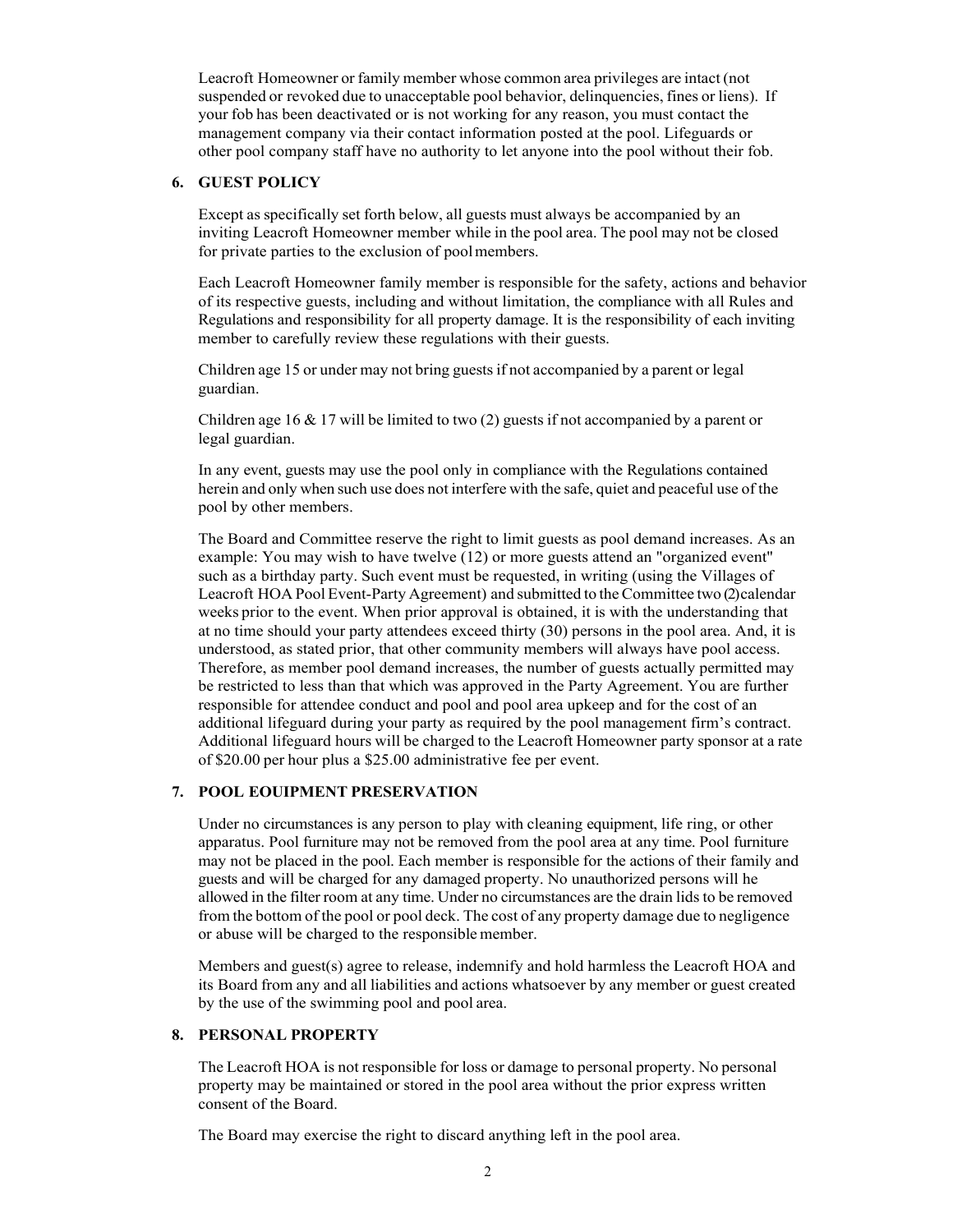## **9. SAFETY**

**NO GLASS** of any kind is permitted within the pool or pool area. This is for your safety and is a mandatory regulation for Mecklenburg County.

No running, pushing, wrestling, horseplay or other behavior that is unsafe or disturbs the enjoyment of the pool facilities will be permitted. **Such behavior may result in the expulsion of the offending member or guest for up to two days on the first offense, one week for the second offense, and the entire pool season for a third offense.**

No extension cords of any kind shall be used in the pool area.

The pool must be evacuated if lightning is seen or thunder is heard. Swimming may resume if weather conditions are clear for 30 minutes.

No food, drinks, or gum is allowed in the pool. This constitutes a health hazard as well as interfering with the drainage and pump equipment.

### **10. CLEANLINESS**

All trash must be removed by the responsible member or properly disposed of in available containers. The pool area must be left clean and neat.

Members should caution their children to use the bathroom facilities provided in the pool area. Trash must be deposited in the trash receptacles. No rocks, debris, chewing gum or spitting will be allowed in the pool or pool area. Bathing suits are the only acceptable attire. No person will be allowed in the pool while wearing any street clothes. Showering before entering the pool is required. **Violations may result in the expulsion of the offending member or guest for up to two days on the first offense, one week for the second offense, and the entire pool season for a third offense.**

**Parents, please pay special attention to this pool rule --** *No disposable diapers are allowed in the pool*. Cloth diapers are acceptable. Rubber pants or other attire designed for "infant swimmers" will be required. The Mecklenburg County Health Department advised that should a "diaper accident" occur, the pool *must* be closed a minimum of six hours for cleaning, chlorination, etc.

No pets are allowed inside the pool area or tied to the pool fence.

### **11. HEALTH**

Persons having or appearing to have any infectious diseases, excessive sunburn, open sores, bandages, inflamed eyes, colds, nasal or ear discharge, as well as any ailments which could adversely affect water cleanliness and/or endanger the well-being of others, will not be permitted in the pool or pool area.

## **12. PERSONAL CONDUCT**

With due regard to the close proximity of homes to the pool area as well as a courtesy to other pool users, the noise level must he kept at a minimum. All sound generating devices, including but not limited to radios, televisions, CD players and MP3 players, and mobile devices, are permitted at a reasonable volume so as to not disturb other pool users. Persons deemed by pool personnel to not be extending this courtesy will be directed to reduce their noise level **or** cease the use of the device(s) **or** leave the pool area.

No running, horseplay, splashing and/or boisterous conduct or inappropriate language shall be permitted in or around the pool area.

Smoking or vaping is not permitted in the pool area.

**Failure to comply may result in the expulsion of the offending member or guest for up to two days on the first offense, one week for the second offense, and the entire pool**